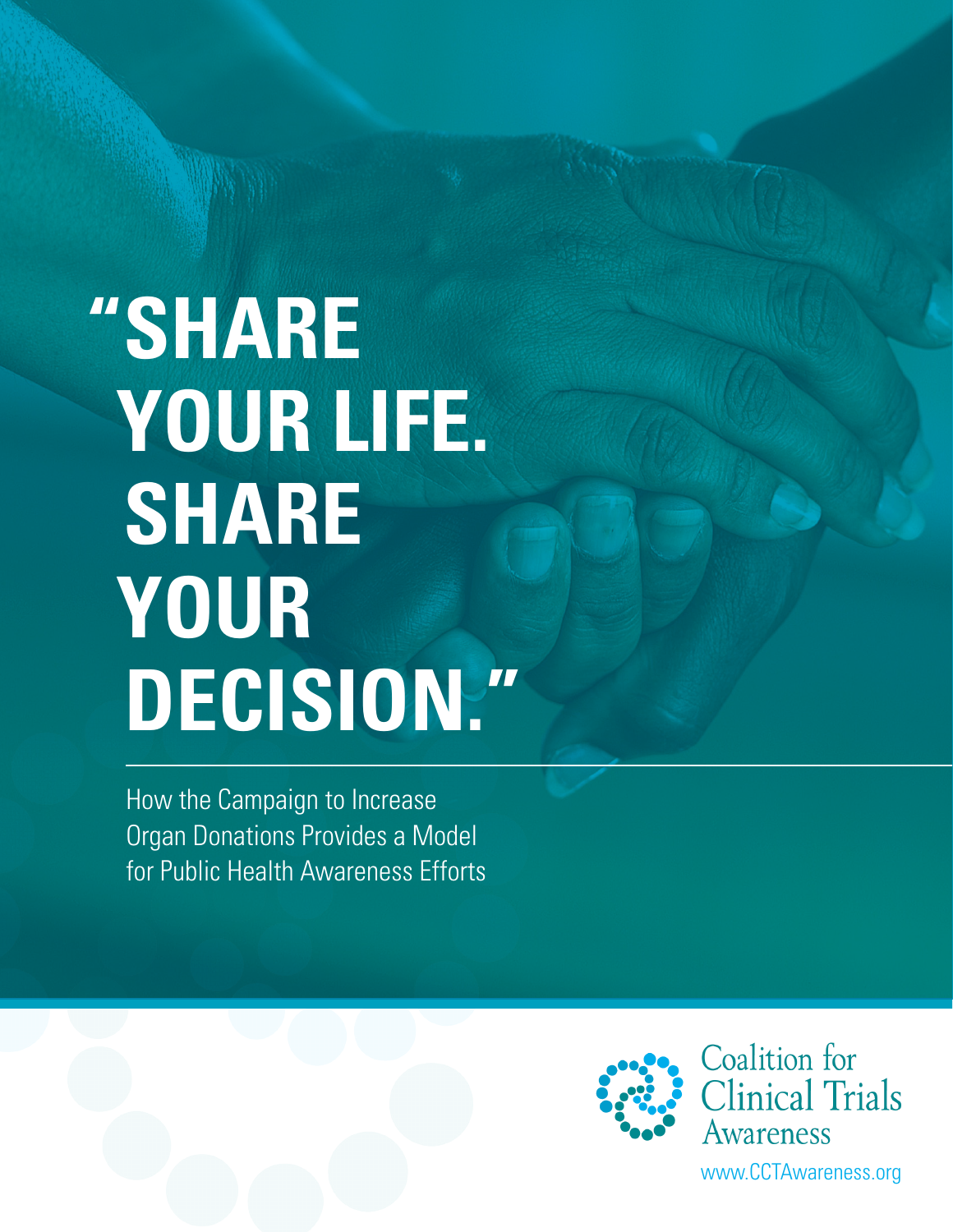## **INTRODUCTION**

Public health awareness campaigns in the United States have been highly successful at educating, increasing awareness, and mobilizing the general public to act in ways that benefit their fellow citizens and society as a whole.

One of the first public awareness initiatives stemmed from the National Foundation for Infantile Paralysis, now the March of Dimes foundation. In 1938 President Franklin D. Roosevelt launched a public awareness campaign with the help of radio broadcasts that asked Americans to send their pocket change through "a march of dimes to reach all the way to the White House."1 This campaign soared, raising more than \$18.9 million in 1945 for polio research, patient support, and public awareness of the disease.<sup>1</sup>

The campaign laid the foundation for dozens of subsequent federally supported public health

awareness campaigns. Those include today's The Heart Truth, Go4Life, Screen for Life, and Know Stroke campaigns. But one of the largest, best known and arguably most successful public awareness initiatives has advanced the need for organ donations.

The federally supported organ donation effort sparked conversations about donating "the gift of life" in homes and workplaces across the country. Awareness efforts on organ donation continue today, and the federal government's model remains applicable for 21st Century public health challenges.

Thus, as limited health care dollars force today's policymakers to pinpoint the highest public health priorities and most effective approaches, policymakers might reflect on the highly successful organ donation initiative. It is both inspiration and archetype for meeting today's high-priority public health needs.



As limited health care dollars force today's policymakers to pinpoint the highest public health priorities and most effective approaches, policymakers might reflect on the highly successful organ donation initiative. It is both **inspiration and archetype** for meeting today's highpriority public health needs.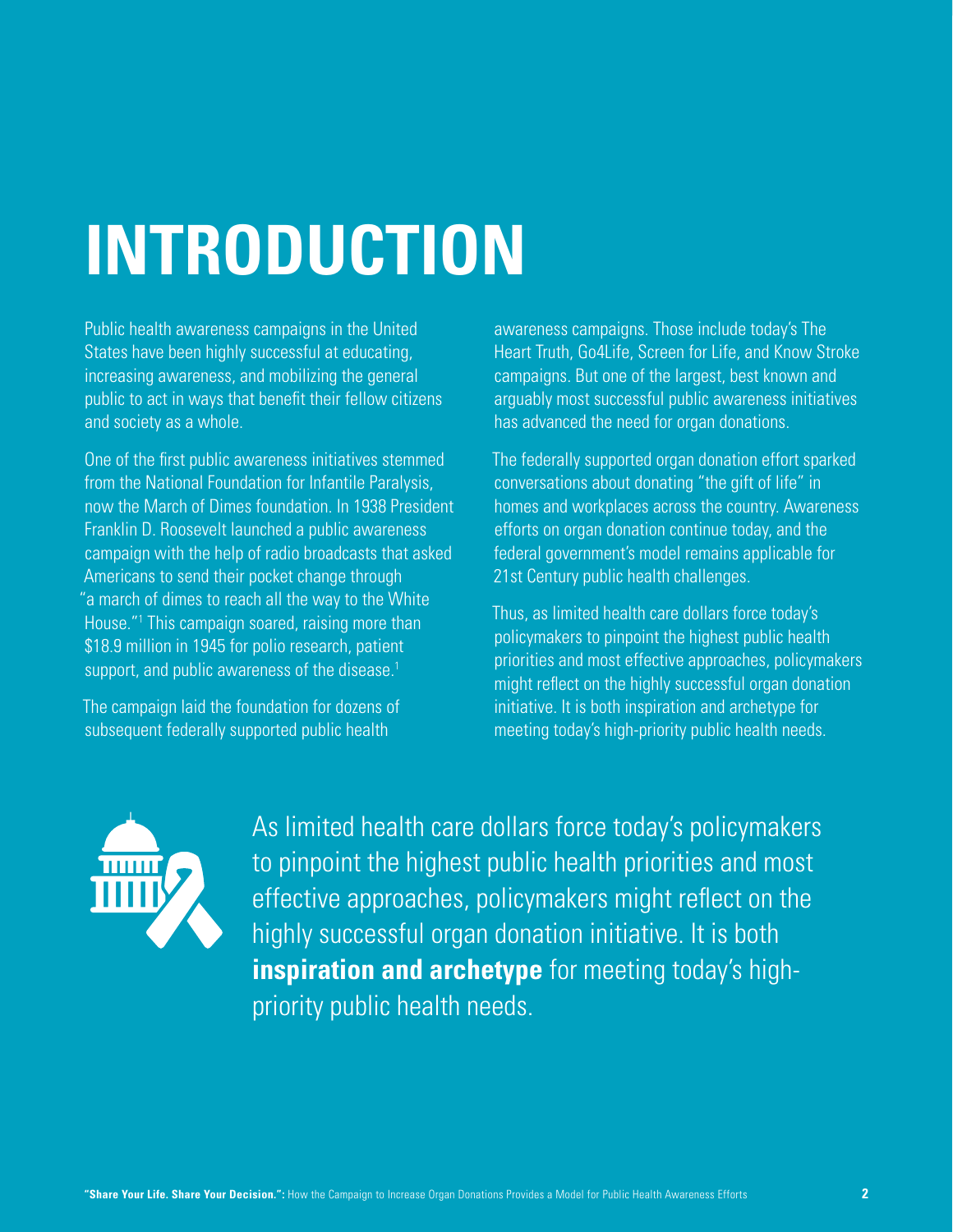## **ORGAN TRANSPLANTATION DONATION:** A NATIONAL CHALLENGE

Increasing organ donations **required public health officials to educate the American public**—not just on the need for organ donors but also on the immense value that donation provided for patients.

Decades of medical advancements made transplanting organs and suppressing the immune system to decrease the risk of organ rejection possible. Thus, organ transplantation offered fresh hope for patients beginning in the 1980s. Yet as organ transplantations became more successful, America faced a new problem: finding enough donors to help patients in need.

Although public awareness of the need for organ donations existed, it did not necessarily spur Americans to action. According to one study, the overwhelming majority of Americans supported organ donation.2 However, a second

study found that 84% of people surveyed who knew about organ donation were aware of the donor card, but only 20% of them were actual registered donors.3,4

Thus, increasing organ donations required public health officials to educate the American public—not just on the need for organ donors but also on the immense value that donation provided for patients. It also required eliminating certain barriers, specifically: misinformation about applicable religious beliefs, lack of procedural transparency, and logistical and economic factors.

| <b>Barrier</b>                                                    | <b>Description</b>                                                                                                                                                                                                                                                                          |
|-------------------------------------------------------------------|---------------------------------------------------------------------------------------------------------------------------------------------------------------------------------------------------------------------------------------------------------------------------------------------|
| <b>Religious Beliefs</b>                                          | • All major religions support organ donation. Yet many people cite religious beliefs as the basis<br>for their hesitancy or refusal to become an organ donor. <sup>5</sup>                                                                                                                  |
|                                                                   | One study found that the majority of people have an incorrect perception of what their religion<br>says about organ donation. <sup>6-8</sup>                                                                                                                                                |
| <b>Lack of Procedural</b><br>Knowledge and<br><b>Transparency</b> | · Some healthcare providers lacked knowledge of organ procurement procedures, and some donation<br>program representatives lacked transparency; both instilled mistrust in potential donors.                                                                                                |
|                                                                   | . This barrier was further exacerbated by confusion about the definition of brain death.                                                                                                                                                                                                    |
|                                                                   | • Donors and their families could fear that organ procurement goals would interfere with attempts<br>to save the donor's life.                                                                                                                                                              |
| Logistical and Economic<br><b>Challenges</b>                      | • For living donors (eg., kidney donation), logistical and economic variables also present challenges.                                                                                                                                                                                      |
|                                                                   | • Taking time off of work and arranging child or elder care during the recovery process present<br>logistical challenges. In addition, living donors incur between \$5,000 and \$20,000 in non-medical<br>costs, including transportation, lodging, childcare, and lost wages. <sup>9</sup> |
|                                                                   | • These expenses can burden families and discourage individuals from becoming organ donors. <sup>9</sup>                                                                                                                                                                                    |

### **Barriers to Organ Donation**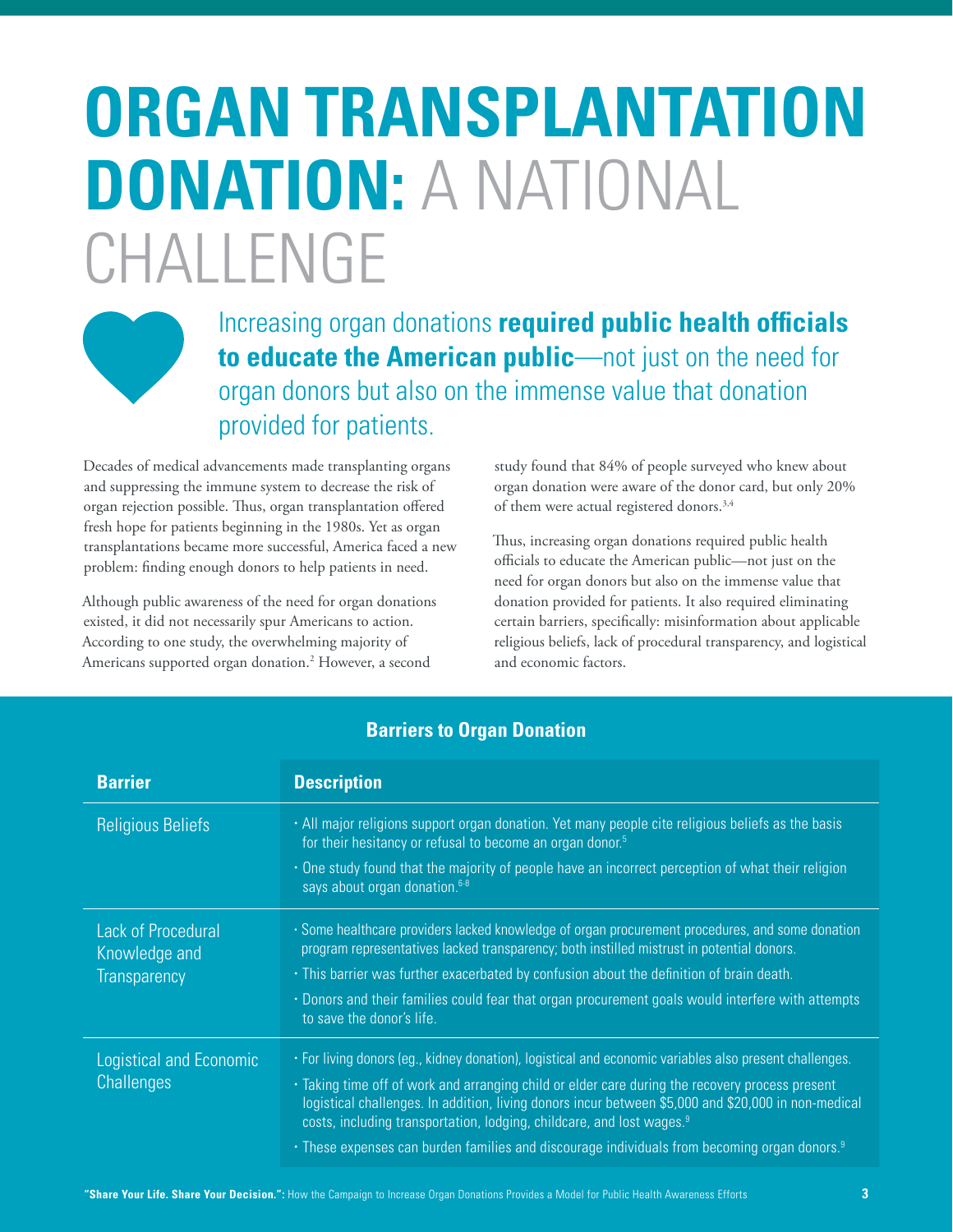## **"SHARE YOUR LIFE. SHARE YOUR DECISION."**  CAMPAIGN

Helping potential donors to overcome these barriers, and raising public awareness in general, fell to individual organizations such as the National Kidney Foundation and the American Medical Association in the early days of organ transplantation. But despite these organizations' noble attempts, the number of organ donors remained low until the Coalition on Donation, the Advertising Council, Inc. ("Ad Council"), Congress, and the U.S. Department of Health and Human Services (HHS) combined their efforts to bolster public awareness and increase the number of organ donors.

The National Coalition on Donation, now Donate Life America, was established by the transplant community in 1992 as a non-profit alliance of various organizations, coalitions, and local affiliates that was funded by public donations, corporations, and affiliated organizations. The coalition's hallmark inaugural initiative was to encourage registered organ donors to share their decision with their families, recognizing that families are often the gatekeepers of their loved ones' organs.

> "This is a message that **all Americans** need to hear and understand." HHS SECRETARY DONNA SHALALA

This effort was based on a Gallup poll that indicated that almost all Americans would consent to donate their loved ones' organs if they knew of their decision beforehand.10 However, only 50% of these people would consent if they did not know their family member's wishes.<sup>10</sup> Further, only about half of Americans who wanted to donate had told their families.<sup>10</sup>

This research demonstrated that simply signing an organ donor card was not enough. To ensure that donors' wishes were honored, they needed to share their decision with their family members so the donation could go through at the time when it mattered most.

In July 1994, the Coalition on Donation and the Ad Council confronted this challenge head-on by launching the "Organ and Tissue Donation: Share your life. Share your decision." campaign. The campaign sought to share a single, common, and visible message to raise public awareness of organ donation, encourage people to sign organ donor cards, and spark positive conversations about organ donation among families. The goal was to bring organ donation into mainstream conversations so that individuals felt comfortable discussing their decision to be an organ donor while they were still in good health.

Recognizing organ donation as an important public policy issue affecting a large segment of the population, the federal government offered support by partnering with the Coalition on Donation and the Ad Council in the "Share your life. Share your decision" campaign. In 1997, Vice President Al Gore and HHS Secretary Donna Shalala launched the National Organ and Tissue Donation Initiative, which adopted "Share Your Life. Share Your Decision" as its slogan. Over the next several years, Congress, HHS, the Coalition on Donation, and the Ad Council employed various strategies to promote this shared message.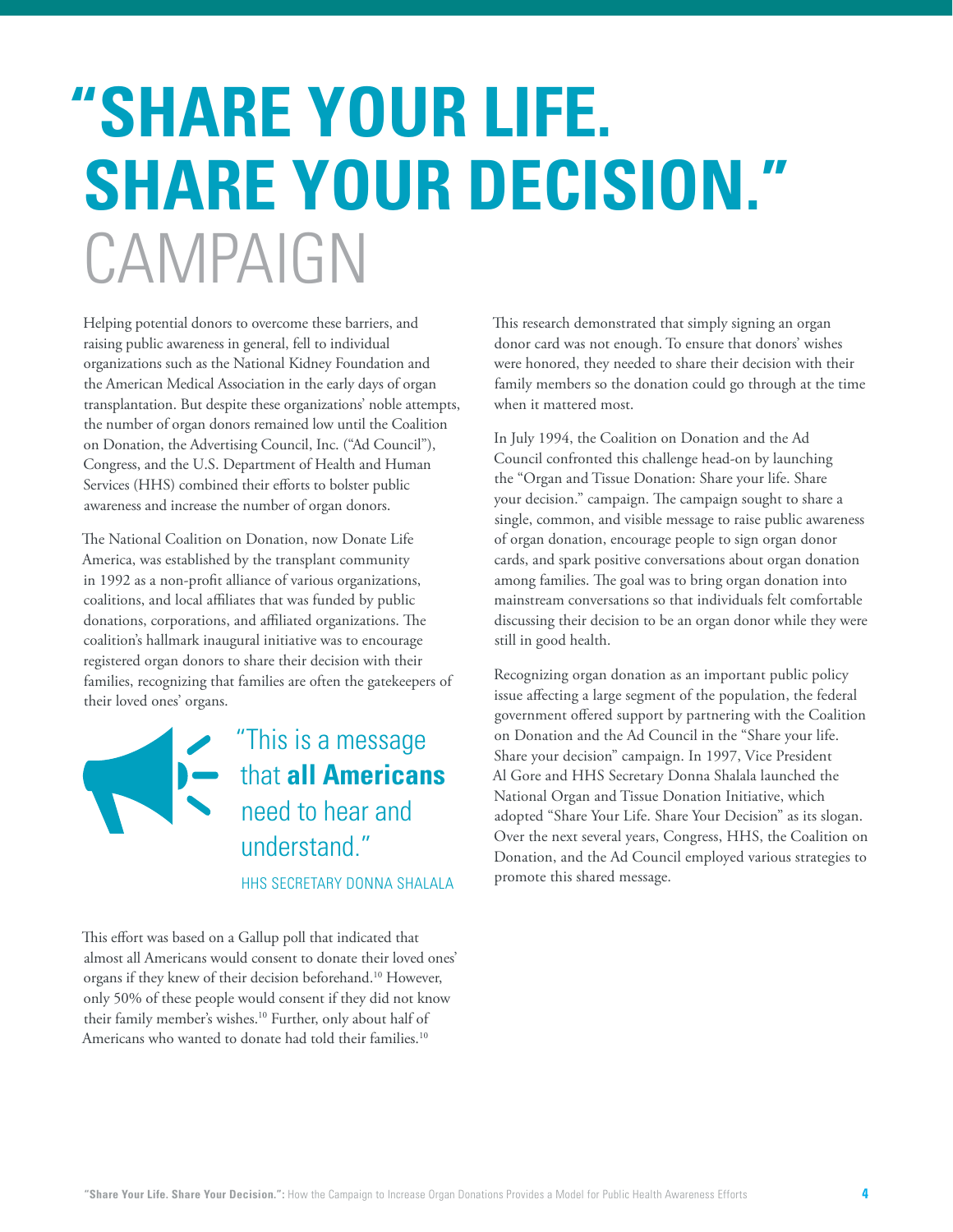## **MEDIA &** PUBLIC OUTREACH



The "Share your life. Share your decision." campaign utilized various media strategies, including **television, radio, and print advertisements to increase public awareness** and spark conversations regarding organ donation.



The "Share your life. Share your decision." campaign put this information into action, utilizing various media strategies, including television, radio, and print advertisements to increase public awareness and spark conversations regarding organ donation. In an effort to drastically increase the number of organ donors, the campaign applied an aggressive approach; it directly addressed the issue of organ donation, sometimes using shock value to convey its message. Comprehensive, federally-sponsored research informed campaign efforts. In 1998, HHS hosted a national conference to identify the most effective strategies to increase the number of organ donors. Building upon that effort, HHS allocated \$5 million in grants through its Health Resources and Services Administration in 1999 for researching and evaluating public awareness strategies.<sup>11</sup> One television advertisement, for example, featured a person falling into a frozen lake, with the viewer in the place of the rescuer. The voiceover explains "To be a donor, even if you've signed something, you must tell your family now, so they can carry out your decision later. Otherwise, it's like throwing a 12-foot rope to someone who's 15 feet away."

Additional media tactics included celebrity endorsements. One of the most popular and well-known advertisements for the initiative was the Michael Jordan campaign. This effort, which targeted children and sports fans, distributed more than 12 million organ donor cards and more than a million posters featuring Michael Jordan's image.<sup>12</sup>



The U.S. Postal Service also supported organ donation awareness by issuing the Organ and Tissue donation commemorative stamp in 1998. The stamp featured two intertwined people with hands on each other's hearts. This stamp sought to highlight organ donation as a gift of life and to increase the number of organ donors by raising awareness.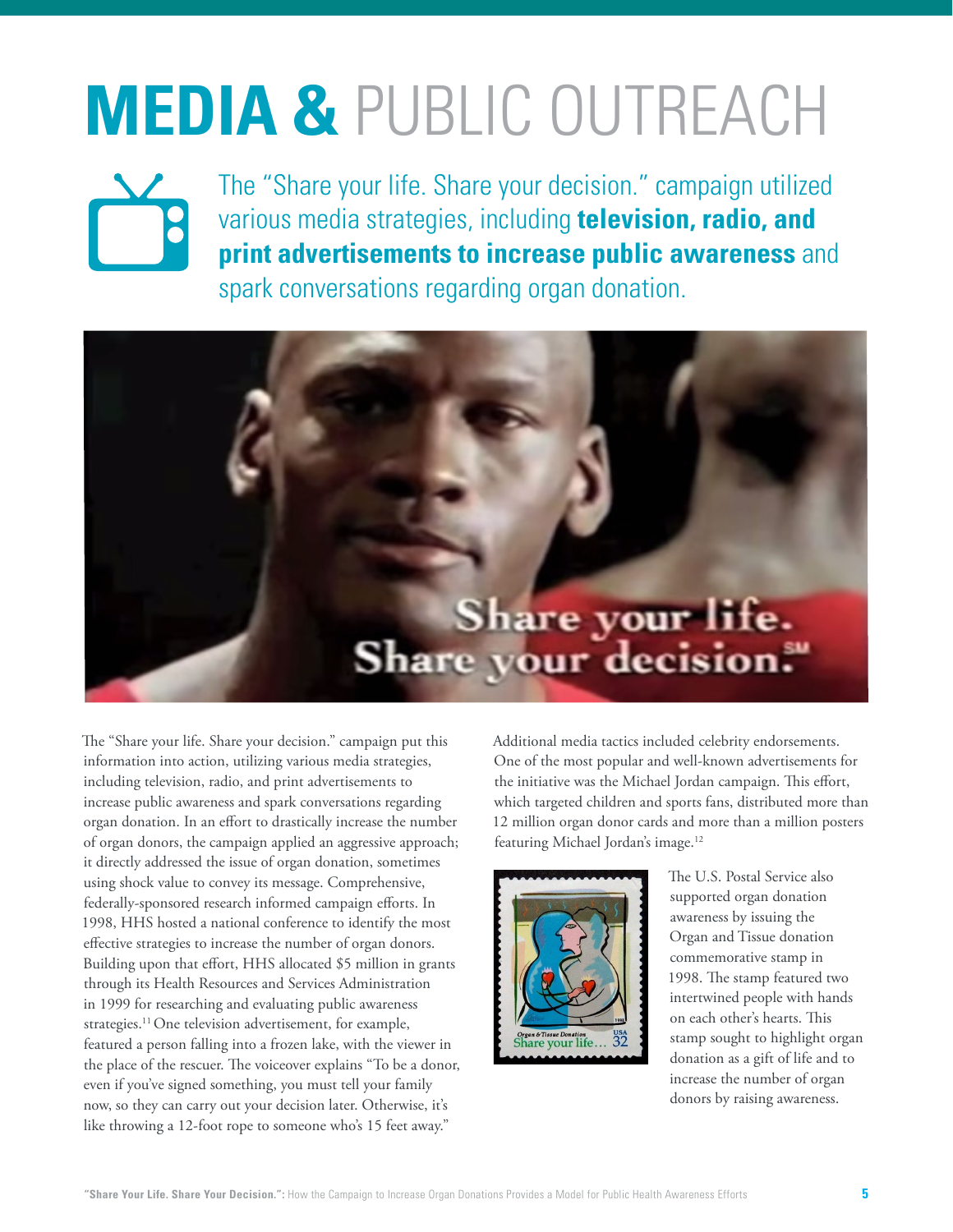## **PARTNERSHIPS**

### **CONGRESS**

U.S. DEPARTMENT OF HEALTH AND HUMAN SERVICES

COALITION ON DONATION

AD COUNCIL

**MI ARY**

 $\mathbf{\mathbf{C}}$ **O O**

**RDINATOR** 

**"Share your life. Share your decision."** AMERICAN MEDICAL ASSOCIATION AMERICAN ACADEMY OF PHYSICIANS

INTERNAL REVENUE SERVICE AMERICAN BAR ASSOCIATION AMERICAN ASSOCIATION **EXAMPLE AD COUNCIL** AND COUNCIL AND COUNCIL AND COUNCIL AND COUNCIL AND COUNCIL AND COUNCIL AND COUNCIL AND COUNCIL AND COUNCIL AND COUNCIL AND COUNCIL AND COUNCIL AND COUNCIL AND COUNCIL AND COUNCIL AND COUNCIL AND COUNC

**SECONDARY**

CORDINATOR<sub>2</sub>

Recognizing the value of partnerships, the federal government teamed up with over a dozen public, private, and volunteer organizations in addition to the Coalition on Donation and Ad Council to promote the "Share your life. Share your decision." campaign. In addition to various medical and legal organizations, many faith, minority, business, government, and media organizations also offered their support in encouraging organ donors to discuss their decision with their families.

For example, in response to a 1991 study that revealed that people expected to find organ donor cards and materials at health care facilities, but such facilities did not necessarily have these materials on hand, the American Medical Association and the American Academy of Physicians worked to provide physicians with donation materials and encouraged physicians to talk about organ donation with their patients.<sup>13</sup>

In addition, the Internal Revenue Service partnered with HHS to distribute organ donor cards and information to the public with income tax refunds. With the Health Insurance Portability and Accountability Act of 1996, Congress directed the Secretary of the Treasury "to the extent practicable, to include certain organ and tissue donation information with income tax refund payments."14

The American Bar Association offered further support for the campaign by encouraging its members to discuss clients' organ donation wishes during the preparation of wills and estates. In addition, the American Association of Health Plans encouraged insurance providers to provide organ donation materials to members. Finally, media organizations played a large role in this campaign, donating over \$33 million in television, radio, and print advertisements in the first year of the campaign and over \$47 million in advertisements in the second year.<sup>15</sup>



With the passage of the **Health Insurance Portability and Accountability Act of 1996**, Congress allowed information about organ and tissue donation to accompany federal tax refund payments.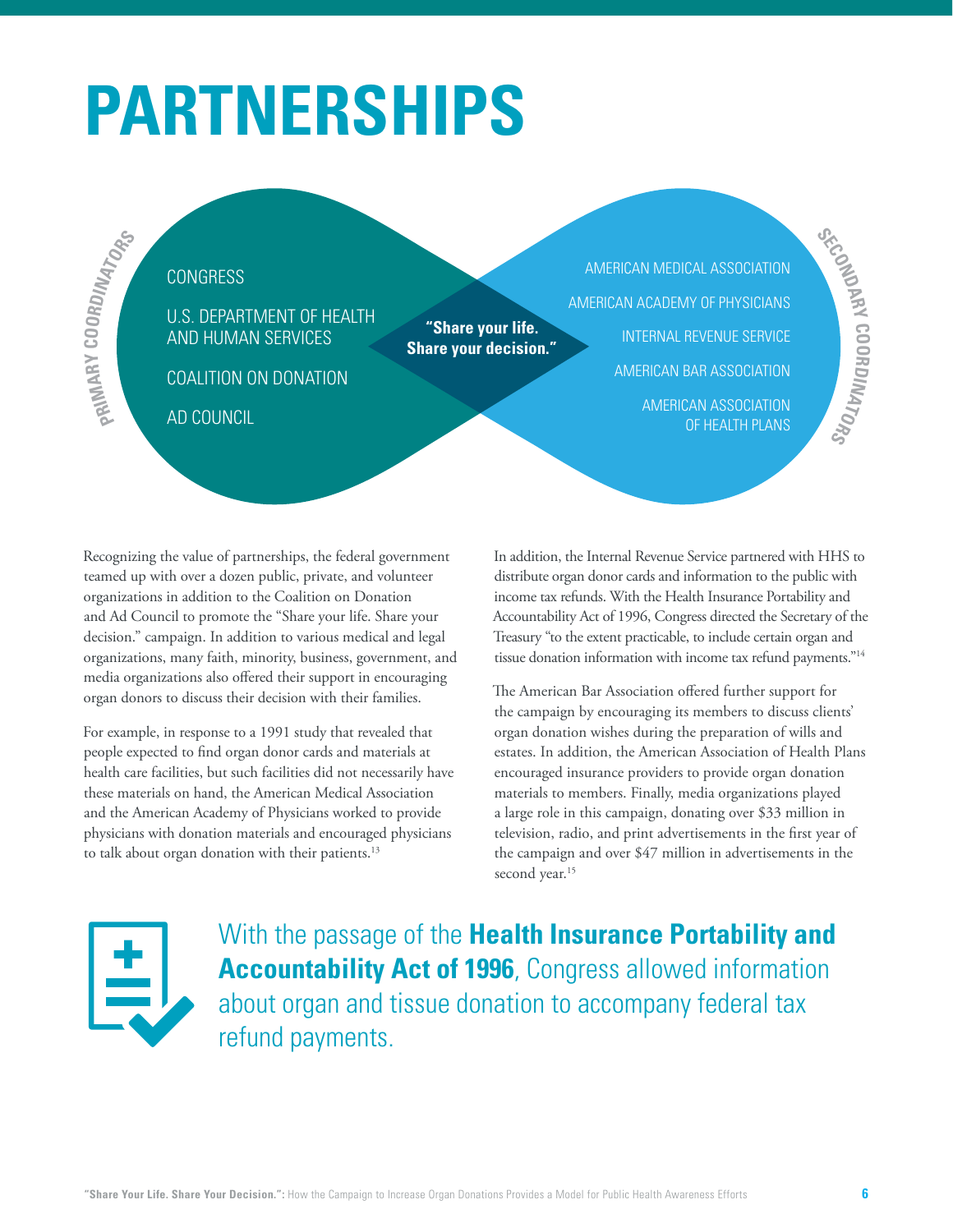## **EFFECTIVENESS**



Thanks in large part to efforts by Congress, HHS and the Coalition on Donation, today **more than 47% of Americans** are registered as organ donors.

Thanks to the combined efforts of the federal government, Coalition on Donation, Ad Council, and countless other organizations, the number of registered organ donors increased by 5.6% in the first year of the campaign.<sup>16</sup> This change was the first significant increase in the number of organ donors in three years.16 A potential reason for this increase was the effectiveness of the media advertisements. According to one study, 59% of respondents were exposed to the "Share your life. Share your decision" television or radio commercials.<sup>17</sup>

This campaign also played a significant role in mobilizing the public to act. In a four-year study that tracked the success of the "Share your life. Share your decision" campaign, researchers found that the proportion of individuals who signed an organ donor card increased significantly.17 In just two years, the proportion of registered organ donors increased by 22 percent.<sup>18</sup> This suggests that the campaign had a significant impact on mobilizing individuals who positively viewed organ donation to act on their beliefs and register as donors.

Today, more than 120 million Americans (approximately 47% of the total U.S. population) are registered as donors.<sup>19</sup> Efforts to register more donors continue, but these statistics represent a monumental victory for the organ donation campaign that is in large part due to the "Share your life. Share your decision" initiative. Beyond these numbers, though, this campaign empowered non-profit organizations and provided them with the funding, infrastructure, and momentum to promote organ donation.

### **6,953** 1991 2000 source: www.organdonor.gov **11,934** actual dono actual donors

**Increase in Organ Donors Over Time**

The partnership between the Coalition on Donation, the Ad Council, Congress, and HHS illustrates the value of public and private organizations working together to disseminate a single comprehensive message to achieve shared public health goals.



The partnership between the Coalition on Donation, the Ad Council, Congress, and HHS illustrates the **value of public and private organizations working together** to disseminate a single comprehensive message to achieve shared public health goals.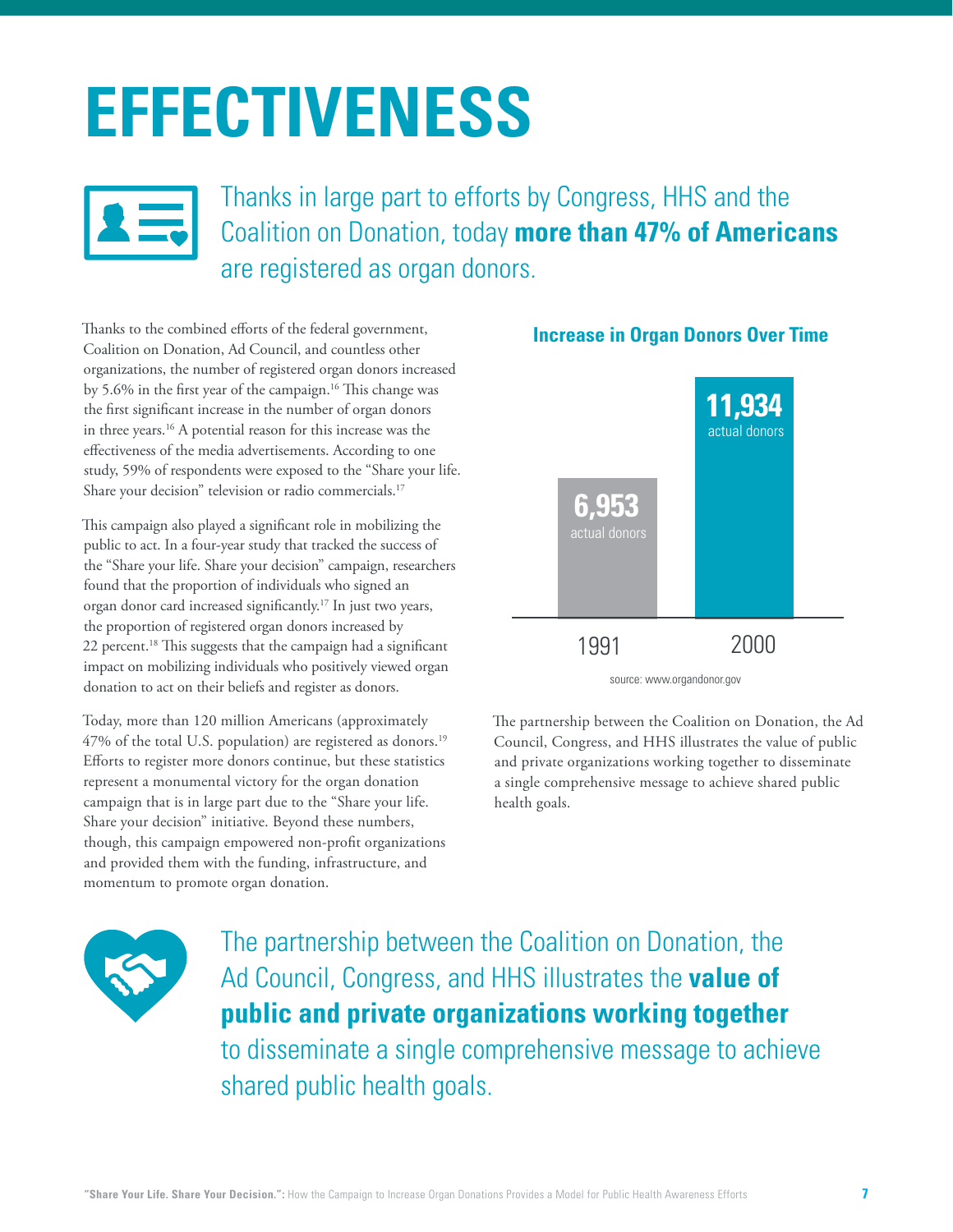## **IMPLICATIONS** FOR 21st CENTURY PUBLIC HEALTH PRIORITIES

One initiative that could likewise benefit from a federally funded public awareness campaign is clinical trials awareness. Like organ donation, participation in clinical trials is an altruistic act that benefits society without the promise of individual benefit. Because clinical trials are an essential component of medical discovery and the approval of new therapies, awareness of the societal benefits of clinical trials and participation is an important public policy issue that affects all Americans and is crucial to ensuring patient access to new medical therapies.

Despite the importance of clinical trials, however, only 10% of Americans have enrolled in a trial. Eleven percent of clinical trial sites fail to enroll a single patient.<sup>20-21</sup> These statistics result from lack of public awareness and understanding of clinical trials. In a study of 1,000 healthy adults, 40% of survey participants did not understand clinical trials, though 32% indicated that they would be very willing to participate in a cancer clinical trial if asked to do so.<sup>22</sup>

a lack of communication from those who have participated in clinical trials. Statistics show that 88% of clinical trial participants rarely or never talk about clinical research after the trial ends.<sup>24</sup>

The Institute of Medicine (IOM) has recognized the "increasing difficulty of recruiting and retaining an appropriate human subject population for specific clinical trials" as a serious problem.25 In 2012, the IOM published a summary of its workshop entitled *Public Engagement and Clinical Trials*, in which participants identified barriers to clinical trial participation that can be overcome with a public awareness campaign. The barriers include physicians' and patients' lack of awareness of available clinical trials, lack of public awareness of the societal benefits of clinical trials, and the difficulty faced by physicians and patients to remain impartial towards treatment preference.

### Like organ donation, participation in clinical trials is an altruistic act that **benefits society** without the promise of individual benefit.

In addition to the lack of awareness, Americans don't perceive clinical trials as being important. In a 2006 survey that asked a group of 900 people which group they thought made a greater contribution to society, 40% said organ donors, 29% said blood donors, 10% said people who raise money for charity by running in a race. Only 9% said people who participate in clinical trials.<sup>23</sup> This effort also struggles with

An opportunity therefore exists for a federal awareness campaign to facilitate medical discovery and improve patient access to therapies by increasing clinical trial participation. Given the similarities between organ donation and clinical trials, a campaign similar to the organ donation initiative would likely be effective in promoting clinical trials awareness and participation.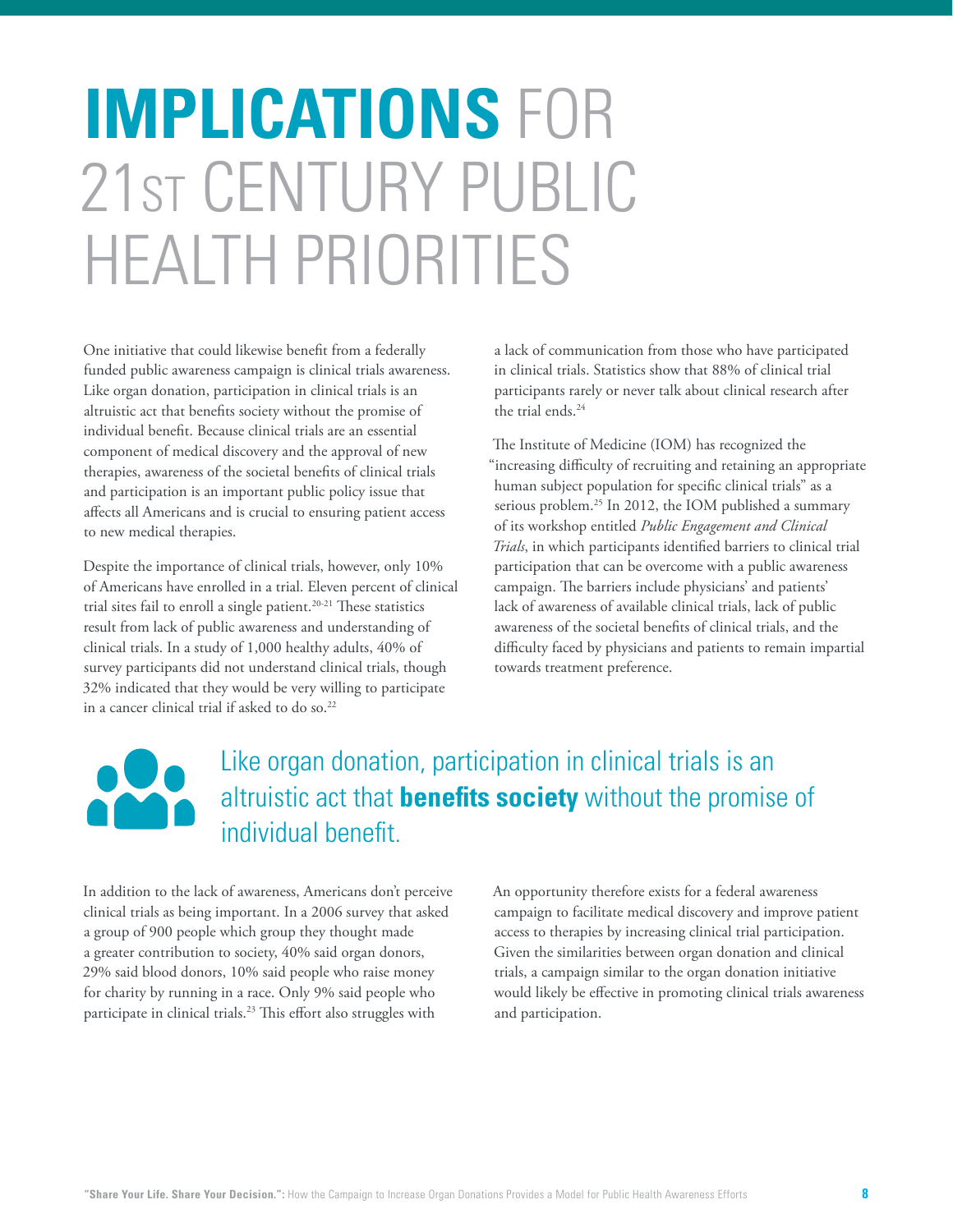

Given the similarities between organ donation and clinical trials, a campaign similar to the organ donation initiative would **likely be effective** in promoting clinical trials awareness and participation.

### **Similarities between Organ Donation and Clinical Trials as Large-scale Public Health Challenges**

| <b>Factor</b>                                                                                                                                                                                                           | <b>Organ</b><br><b>Donation</b> | <b>Clinical</b><br><b>Trials</b> |
|-------------------------------------------------------------------------------------------------------------------------------------------------------------------------------------------------------------------------|---------------------------------|----------------------------------|
| Issue, Impact are National in Scope                                                                                                                                                                                     |                                 |                                  |
| Initial Level of Public Participation                                                                                                                                                                                   | < 20%                           | 10%                              |
| <b>Target Population Demographics</b><br>People of all races, genders, and ages                                                                                                                                         |                                 |                                  |
| <b>Effect of Low Participation</b><br>Public health suffers<br>Medical research and discovery suffer                                                                                                                    |                                 |                                  |
| Benefit to Individuals and Society as a Whole                                                                                                                                                                           |                                 |                                  |
| <b>Barriers</b><br><b>Religious Beliefs</b><br><b>Family Perception</b><br>Mistrust in procedures<br>Logistical and economic factors<br>Lack of public awareness<br>Lack of maintaining treatment preference neutrality |                                 |                                  |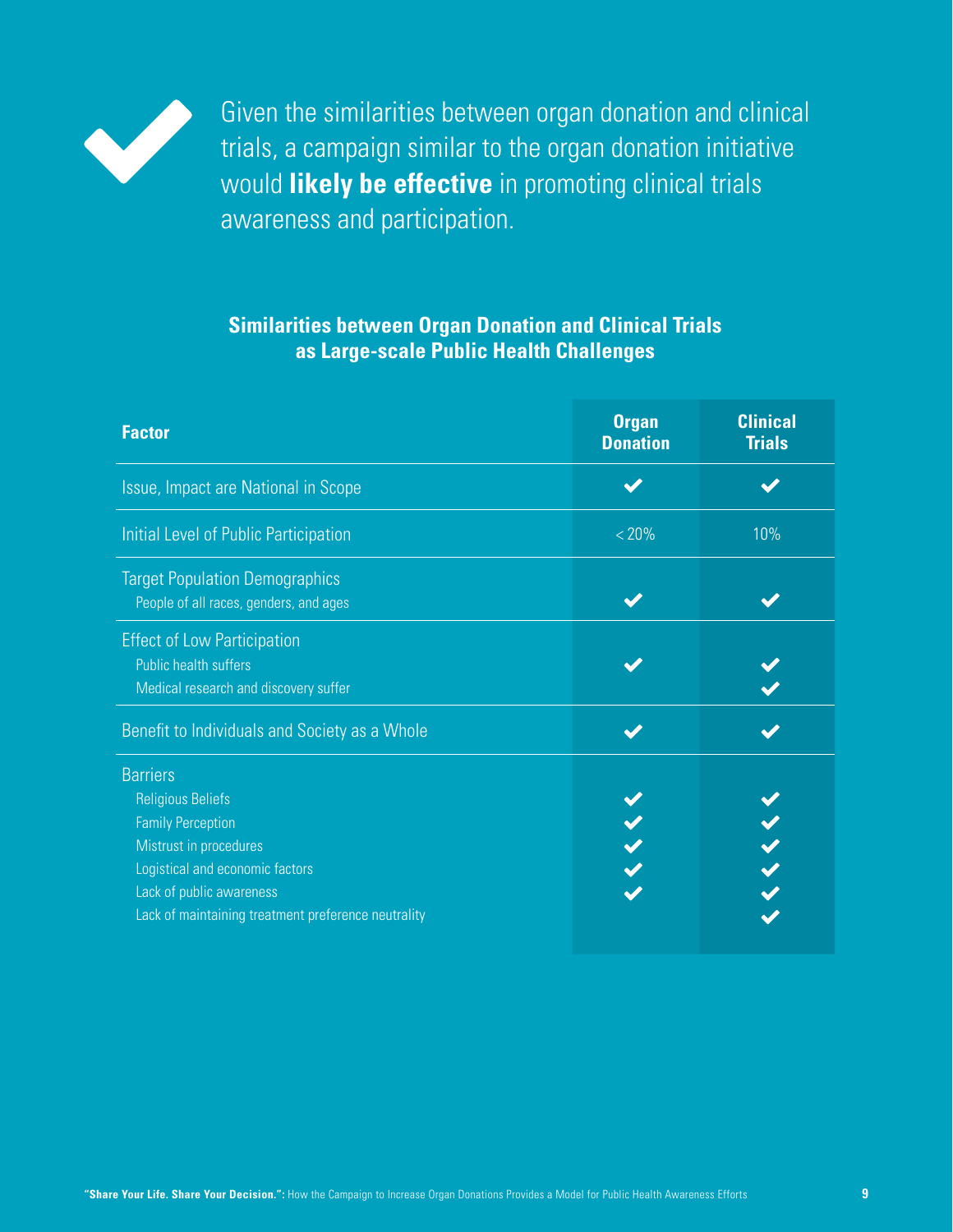## **CONCLUSIONS**

The "Share your life. Share your decision." organ donation campaign demonstrates that government involvement and partnership with non-profit organizations in public health initiatives can be considerably effective. Although the efforts of individual organizations were important in establishing the need for organ donation and launching grassroots awareness efforts, the federal government's assistance in the "Share your life. Share your decision." campaign was required to make a significant, concerted, and meaningful impact on organ donation.

The multi-faceted strategic approach used in this campaign was particularly successful and provides an exemplary model for a public health awareness campaigns focused on increasing clinical trials participation.

### **ABOUT THE AUTHOR**

Anna Molinari is a Clinical Trials Specialist residing in Los Angeles. She holds a B.A. from Vanderbilt University in Molecular and Cellular Biology.

### **ABOUT CCTA**

The Coalition for Clinical Trials Awareness is a nonprofit group of health care providers, patient advocates, medical researchers and industry and government stakeholders working together to increase public awareness about the importance of clinical trials participation.

To learn more, visit [www.CCTAwareness.org.](http://www.CCTAwareness.org)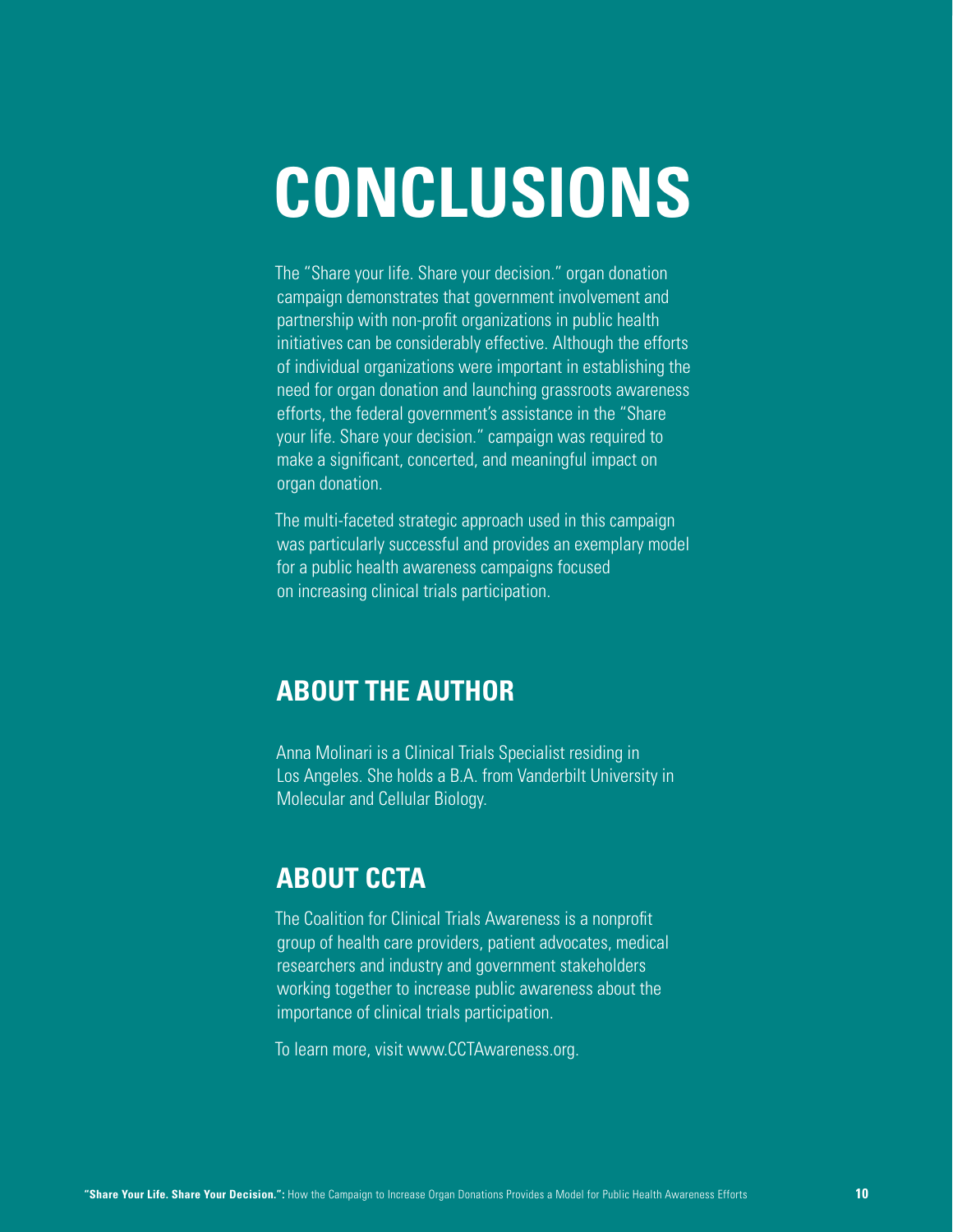### **REFERENCES**

- 1. The National Archives. "The dimes that saved lives." April 12, 2011. <http://blogs.archives.gov/prologue/?p=4833>. Accessed September 23, 2015.
- 2. The Gallup Organization. The American Public's Attitude Toward Organ Donation and Transplantation: A Gallup Survey for the Partnership for Organ Donation, 1993.
- 3. The Gallup Organization, Inc. "The U.S. Public's Attitude Toward Organ Transplants/Organ Donation," Survey conducted for Dow Chemical Company, 1986.
- 4. The Gallup Organization Survey for Dow Chemical Company, 1987.
- 5. Morse, C.R., W.A. Afifi, S.E. Morgan, M.T. Stephenson, T. Reichert, T.R. Harrison, et al. 2009. Religiosity, anxiety, and discussions about organ donation: Understanding a complex system of associations. Health Communication 24(2): 156–164.
- 6. Olick RS, Braun EA, Potash J. Accommodating religious and moral objections to neurological death. J Clin Ethics. 2009;20:183-91.
- 7. Jotkowitz A. Theological reflections on donation after circulatory death: the wisdom of Paul Ramsey and Moshe Feinstein. J Med Ethics. 2008;34:706-9.
- 8. Padela AI, Shanawani H, Arozullah A. Medical experts & Islamic scholars deliberating over brain death: gaps in the applied Islamic bioethics discourse. Muslim World. 2011;101:53-72.
- 9. Gill J, Dong J, Gill J. Population income and longitudinal trends in living kidney donation in the United States. J Am Soc Nephrol. 2015;26:201-7.
- 10. US Department of Health and Human Services Public Health Service. "Clinton Administration Launches National Organ and Tissue Donation Initiative." December 15, 1997. [http://archive.hhs.gov/news/](http://archive.hhs.gov/news/press/1997pres/971215a.html) [press/1997pres/971215a.html](http://archive.hhs.gov/news/press/1997pres/971215a.html). Accessed September 23, 2015.
- 11. U.S. Department of Health and Human Services. National Organ and Tissue Donation Initiative. May 19, 1999. [http://archive.hhs.gov/news/](http://archive.hhs.gov/news/press/1999pres/990519.html) [press/1999pres/990519.html.](http://archive.hhs.gov/news/press/1999pres/990519.html) Accessed October 1, 2015.
- 12. Putting Patients First: Increasing Organ Supply for Transplantation: Hearing Before the Subcommittee on Health and Environment of the Committee on Commerce of the House of Representatives. 106th Cong 1 (1999). [http://www.gpo.gov/fdsys/pkg/CHRG-106hhrg57607/](http://www.gpo.gov/fdsys/pkg/CHRG-106hhrg57607/html/CHRG-106hhrg57607.htm) [html/CHRG-106hhrg57607.htm.](http://www.gpo.gov/fdsys/pkg/CHRG-106hhrg57607/html/CHRG-106hhrg57607.htm) Accessed October 1, 2015.
- 13. U.S. Department of Health and Human Services Public Health Service. The surgeon general's workshop on increasing organ donation. 1991.
- 14. H.R. 3103: The Health Insurance Portability and Accountability Act of 1996. [http://thomas.loc.gov/cgi-bin/bdquery/](http://thomas.loc.gov/cgi-bin/bdquery/z?d104:HR03103:@@@D&summ2=m&) [z?d104:HR03103:@@@D&summ2=m&](http://thomas.loc.gov/cgi-bin/bdquery/z?d104:HR03103:@@@D&summ2=m&). Accessed on 24 Sept. 2015.
- 15. Nathan H: Phase III Campaign for Organ and Tissue Donation. Coalition on Donation Memorandum to OPO Executive Directors, 1997.
- 16. US Department of Health and Human Services. Organ donations increase in 1998 following national initiative and new regulations. April 16, 1999. [www.hhs.gov/news/press/1999pres/990416b.html](http://www.hhs.gov/news/press/1999pres/990416b.html) April. [www.hhs.gov/news/press/1999pres/990416b.html.](http://www.hhs.gov/news/press/1999pres/990416b.html) Accessed October 1, 2015.
- 17. Wolf JS, Servino JM, Nathan HN. National strategy to develop public acceptance of organ and tissue donation. Transplant Proc. 1997;29(1-2):1477-8.
- 18. Cosse TJ, Weisenberger TM. Words versus Actions about Organ Donation: A Four-Year Tracking Study of Attitudes and Self-Reported Behavior. J Bus Res. 2000; 50: 297-303.
- 19. U.S. Department of Health and Human Services. "The Need is Real: Data."<http://www.organdonor.gov/about/data.html>. Accessed September 23, 2015.
- 20. Center for the Study of Drug Development. New research from Tufts [CSDD] characterizes effectiveness and variability of patient recruitment and retention practices. January 15, 2013. [http://csdd.tufts.](http://csdd.tufts.edu/news/complete_story/pr_ir_jan-feb_2013) [edu/news/complete\\_story/pr\\_ir\\_jan-feb\\_2013](http://csdd.tufts.edu/news/complete_story/pr_ir_jan-feb_2013). Accessed September 23, 2015.
- 21. Zogby Analytics for Research!America (2013). National Poll: Clinical Research. July 2013. [http://www.researchamerica.org/sites/default/files/](http://www.researchamerica.org/sites/default/files/uploads/clinicaltrialsminorities.pdf) [uploads/clinicaltrialsminorities.pdf.](http://www.researchamerica.org/sites/default/files/uploads/clinicaltrialsminorities.pdf) Accessed September 23, 2015.
- 22. Comis, R.L, Miller, J.D., Aldige, C.R., Krebs, L., Stoval, E. Public attitudes toward participation in cancer clinical trials. J Clin Oncol. 2003; 21(5): 830-835.
- 23. CISCRP. Survey of 900 People's Perceptions of Clinical Research. December 2006. [https://www.ciscrp.org/wp-content/uploads/2014/03/](https://www.ciscrp.org/wp-content/uploads/2014/03/ciscrp_data_archive_ciscrp_surveys_and_polls.pdf) [ciscrp\\_data\\_archive\\_ciscrp\\_surveys\\_and\\_polls.pdf](https://www.ciscrp.org/wp-content/uploads/2014/03/ciscrp_data_archive_ciscrp_surveys_and_polls.pdf). Accessed September 23, 2015.
- 24. CISCRP. 2013 Perceptions and Insights Study. [https://www.ciscrp.org/](https://www.ciscrp.org/wp-content/uploads/2014/01/2013-CISCRP-Study-Study-Participant-Experiences.pdf#sthash.AWhYIdDv.dpuf) [wp-content/uploads/2014/01/2013-CISCRP-Study-Study-Participant-](https://www.ciscrp.org/wp-content/uploads/2014/01/2013-CISCRP-Study-Study-Participant-Experiences.pdf#sthash.AWhYIdDv.dpuf)[Experiences.pdf#sthash.AWhYIdDv.dpuf](https://www.ciscrp.org/wp-content/uploads/2014/01/2013-CISCRP-Study-Study-Participant-Experiences.pdf#sthash.AWhYIdDv.dpuf). Accessed Sepetember 23, 2015.
- 25. Institute of Medicine. 2012. Public Engagement and Clinical Trials: New Models and Disruptive Technologies: Workshop Summary. Washington, DC: The National Academies Press.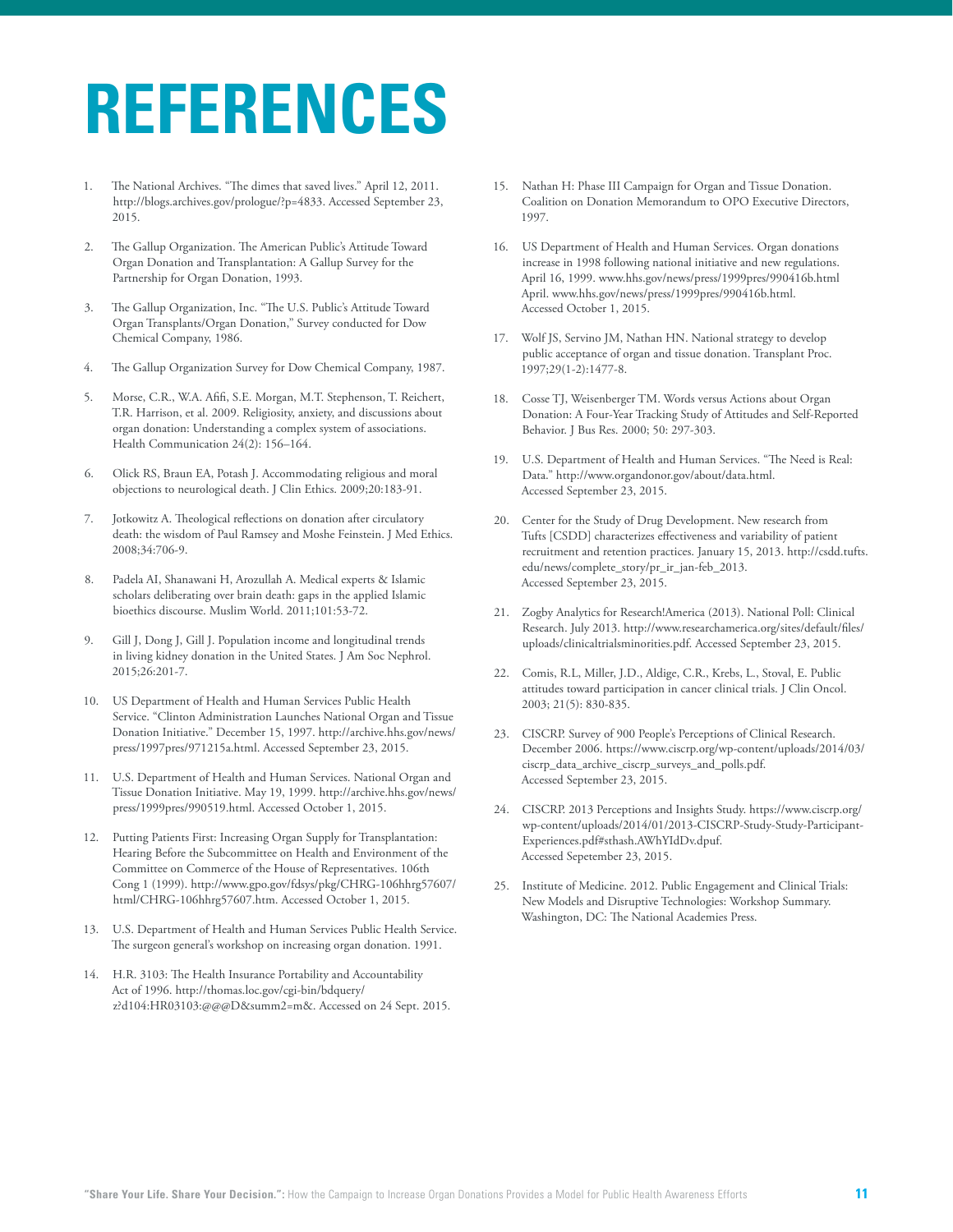### **APPENDIX BACKGROUND ON ORGAN TRANSPLANTATION**

The 1950s and 1960s were marked by exciting and transformative advancements in organ transplantation. For the first time in history, physicians successfully transplanted kidneys, lungs, livers, hearts and pancreases from deceased donors. Despite these advancements, organ rejection remained a significant risk that undermined the practicality and feasibility of transplants. However, in 1976, scientists discovered cyclosporine's ability to decrease the risk of organ rejection by suppressing the immune system. After it gained FDA approval in 1983, cyclosporine was directly responsible for increasing the long-term survival rate of transplant recipients and the overall success of organ transplantation.

With the ability to perform more successful transplants came the need for a centralized system and standardized procedures for organ procurement and allocation. Prior to the 1980s, individual hospitals and local organ procurement organizations managed all aspects of organ recovery and distribution. This lack of centralization and standardization made organ procurement and allocation subject to unfair bias and variable standards and criteria. In response to this issue, the National Organ Transplant Act of 1984 created the Organ Procurement and Transplantation Network (OPTN), which presides over the Unified Network of Organ Sharing (UNOS). UNOS is directly responsible for managing the national registry of potential donors and recipients and ensuring compliance with organ allocation policies.